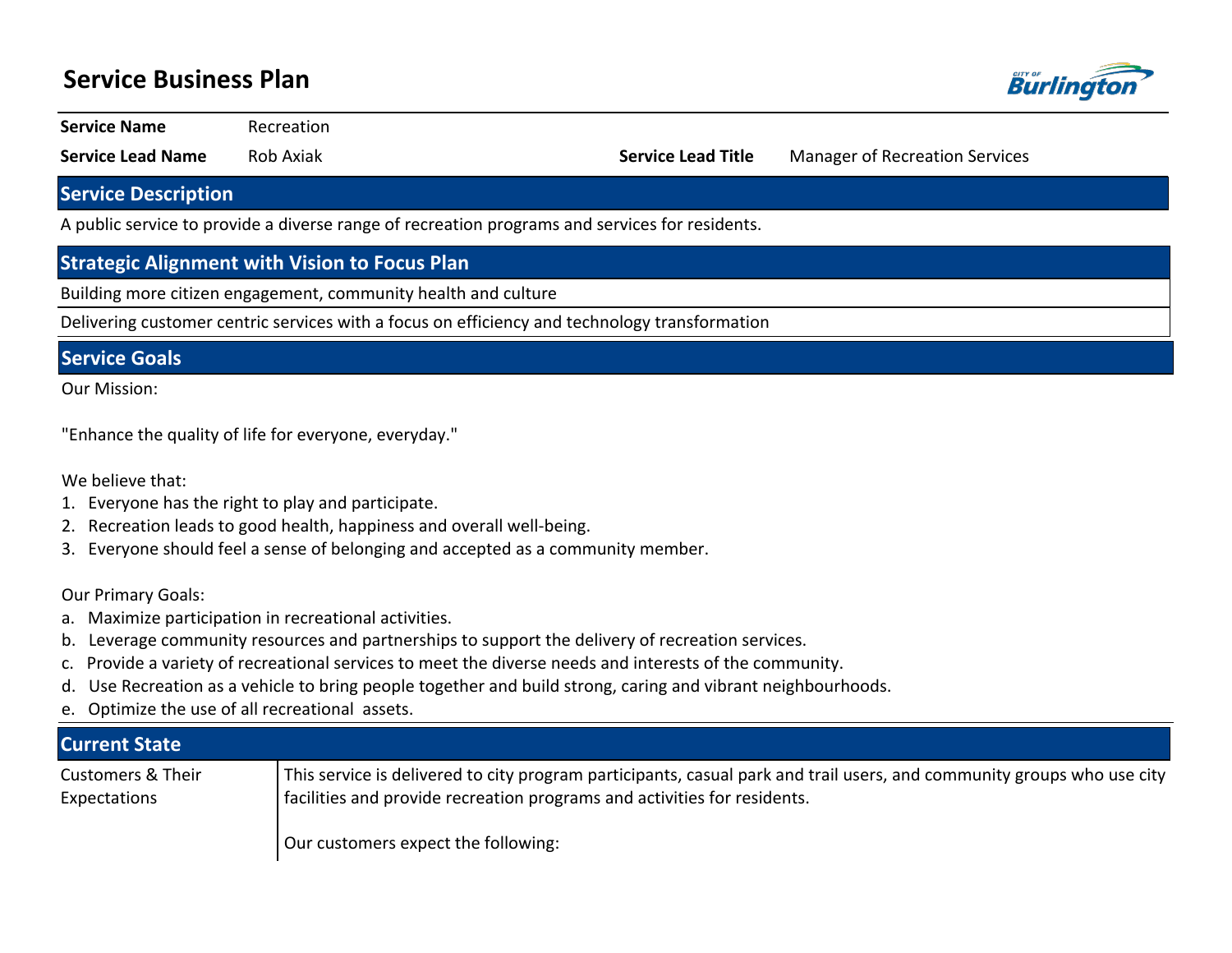|                                  | Activities - that appeal to a variety of interests, abilities, skill levels, and participation formats such as instructional<br>classes or independent leisure activities.                                                                                                                                                                                              |
|----------------------------------|-------------------------------------------------------------------------------------------------------------------------------------------------------------------------------------------------------------------------------------------------------------------------------------------------------------------------------------------------------------------------|
|                                  | Value – high quality recreational opportunities that contribute to the health and wellness of individuals.                                                                                                                                                                                                                                                              |
|                                  | Access – parks, recreation programs and facilities are provided in an equitable manner across the city and are<br>physically and financially accessible. Recreational programs and activities are provided at convenient times and<br>locations.                                                                                                                        |
|                                  | Flexibility – flexible approaches are used to handle unique customer needs and requests. Flexible registration and<br>payment options are offered. Flexible program packages are offered that provide greater choice, value and<br>convenience for customers to participate in the activites, times and locations that they wish.                                       |
|                                  | Safe and Welcoming Environments - parks, recreation programs and facilities are inclusive and meet the needs of<br>individuals with different cultural or social backgrounds, abilities and skill levels. Parks and recreation facilities are<br>clean, safe and provide a comfortable and welcoming environment for all individuals to enjoy.                          |
| <b>Existing Service Delivery</b> | Recreation Services operates and maintains recreation centres and pools for public use. Recreation Services also<br>oversees the use and function of parks and trails, identifies community needs, and provides input into the<br>development, renewal and maintenance of these assets. The construction and maintenance of parks is handled by<br>other service units. |
|                                  | Recreation Services provides over 400 different programs catering to a wide range of community needs and<br>interests at recreation centres, arenas, pools and parks throughout the City. In addition, Recreation Services works<br>in a facilitation role with many community organizations to expand the scope of recreational opportunities in the<br>City.          |
|                                  | Important business processes are handled by our customer service and marketing teams that are integral to the<br>delivery of Recreation Services. These business functions include marketing, promotions, sponsorships, public<br>relations, customer inquiries, program registrations, facility rental permits, and customer feedback.                                 |
|                                  | Food and beverage services are offered in recreation facilities across the city through contracted service providers.<br>This is a value-added service for customers.                                                                                                                                                                                                   |
|                                  |                                                                                                                                                                                                                                                                                                                                                                         |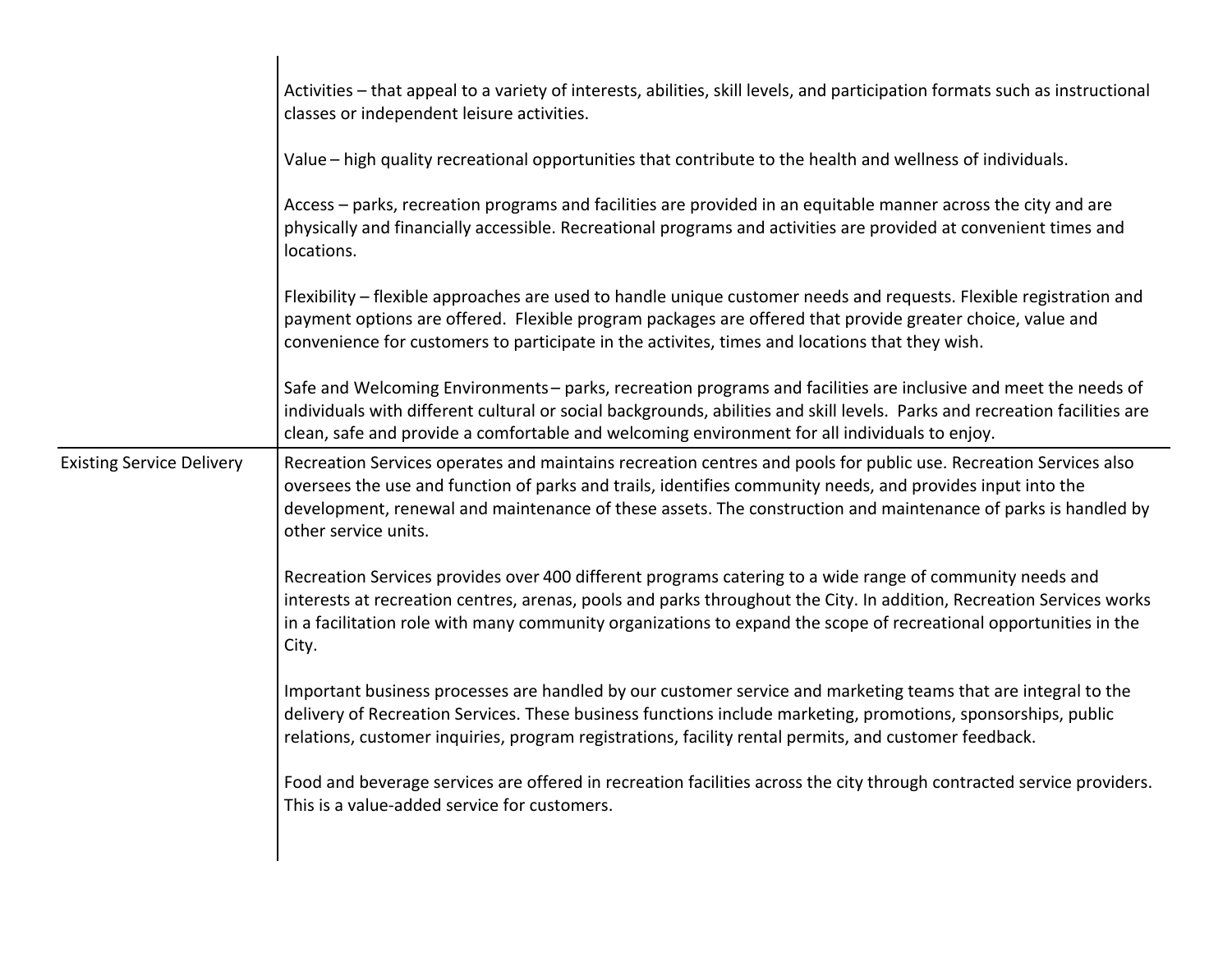|                                                                     | Paletta Mansion, the Waterfront Centre and LaSalle Pavilion– two of which are designated heritage facilities – offer<br>banquets and rentals for social events. All three operations are managed by private food service providers and<br>generate enough revenue to sustain each facility without using money from the tax base.                                                                                                                                           |  |  |  |
|---------------------------------------------------------------------|-----------------------------------------------------------------------------------------------------------------------------------------------------------------------------------------------------------------------------------------------------------------------------------------------------------------------------------------------------------------------------------------------------------------------------------------------------------------------------|--|--|--|
| <b>Existing Customer</b><br>Engagement Tools /<br><b>Methods</b>    | The Live & Play guide (published two times per year and available online), targeted email broadcasts, website<br>surveys, social media, survey requests, 311, Service Burlington and customer service counters at all major facilities<br>offer communication and engagement opportunities with Recreation customers.                                                                                                                                                       |  |  |  |
|                                                                     | Recreation Services also uses targeted customer engagement strategies for specific client groups, such as youth,<br>older adults, individuals with special needs and newcomers.                                                                                                                                                                                                                                                                                             |  |  |  |
| Is this Service Provincially<br>Legislated?                         | N/A<br>No                                                                                                                                                                                                                                                                                                                                                                                                                                                                   |  |  |  |
| For this Service are there<br><b>Approved Service</b><br>Standards? | Health Protection and Promotion Act - Public Pools, Technical Standards and Safety Act, 2000 - ONTARIO,<br>Yes<br>Amusement Devices - Food Premises Regulation, Day Nurseries Act, Ontario Building Code, Ontario Fire<br>Code, Pesticides Act, Lifesaving Society of Ontario Safety Standards, High Five Accreditation Standards                                                                                                                                           |  |  |  |
| <b>Programs</b>                                                     |                                                                                                                                                                                                                                                                                                                                                                                                                                                                             |  |  |  |
| <b>Aquatics Programs</b>                                            | All Aquatic related programs and services at city pools, splash pads, wading pools, and the beach. Programs and<br>services consist of swimming lessons, recreational swims, lifeguarding / leadership, water based exercise, wellness<br>programs, pool rentals and casual use of community splash pads and the beach.                                                                                                                                                     |  |  |  |
| Ice Programs                                                        | All recreational ice programs offered in city arenas and parks. Programs include recreational skating, shinny, sledge<br>hockey, recreational leagues, neighbourhood based rinks in parks and exclusive use opportunities (e.g. skate<br>rentals).                                                                                                                                                                                                                          |  |  |  |
| <b>General Recreation</b><br>Programs                               | Land-based recreation programs catering to all age groups are offered at city recreation centres, schools, churches<br>and parks & trails across the city. Programs include exercise, casual sport, social activities and games, arts, camps,<br>youth development and leadership, and special interest learning and skill development. A community development<br>approach is also used to expand the scope of services by working with community based service providers. |  |  |  |
| <b>Parks and Trails</b>                                             | New to this service area, Recreation Services now oversees the overall casual recreational use and function of parks<br>and trails, identifies community needs, and provides input into the development and renewal of these assets and<br>amenities.                                                                                                                                                                                                                       |  |  |  |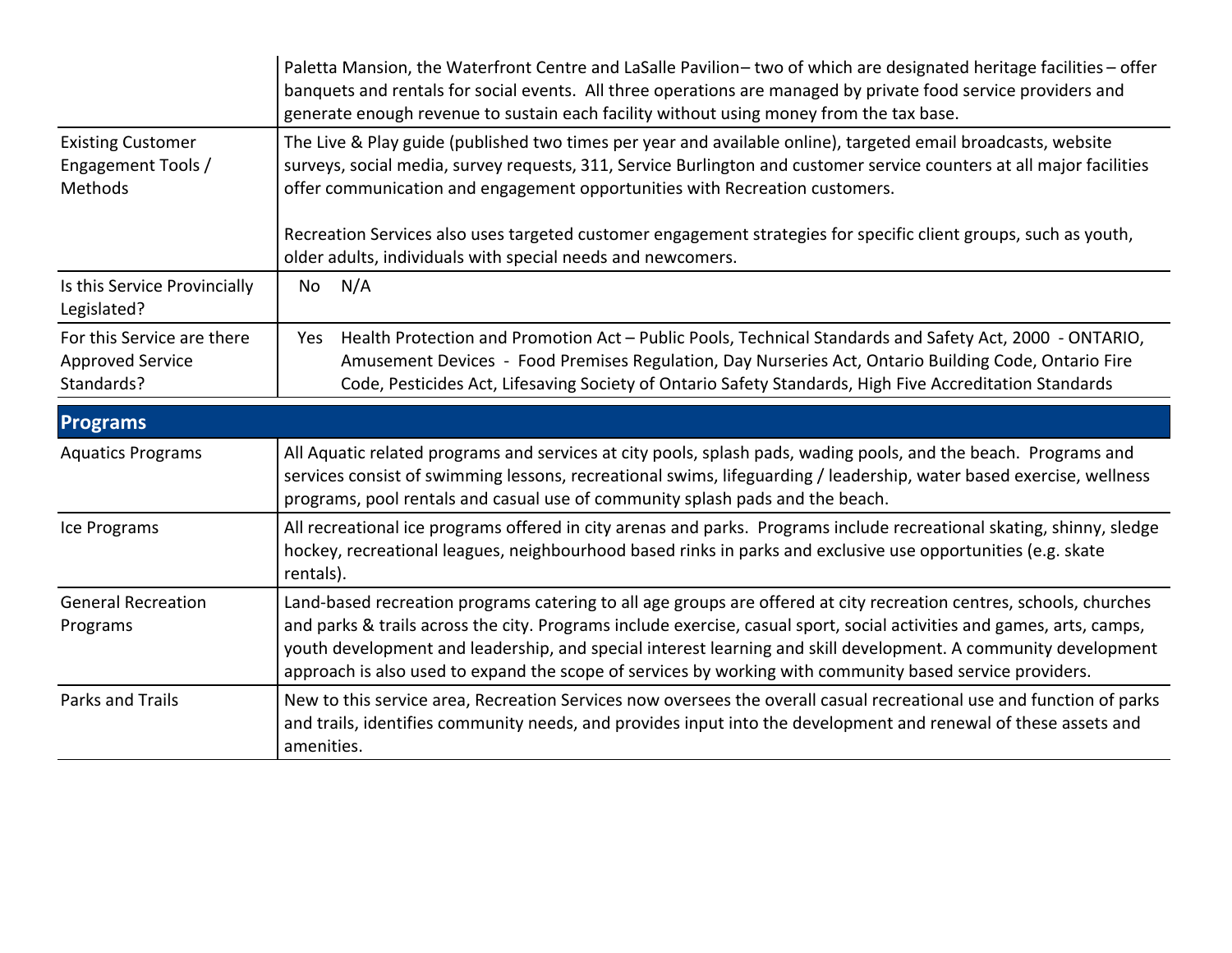| <b>Golf Course and Programs</b> | The complete operation of a recreational / community based 18 - hole golf course located in the Tyandaga<br>community. As a mid-range municipal golf course, programs and services include casual daily use, memberships,<br>lessons, tournaments, leagues, food and beverage and rental opportunities. During the non-golf season the grounds<br>are used heavily as a community park encouraging safe tobogganing, bird-watching and hiking. Tyandaga is<br>completely financially self-sustainable supported through user fees. |
|---------------------------------|------------------------------------------------------------------------------------------------------------------------------------------------------------------------------------------------------------------------------------------------------------------------------------------------------------------------------------------------------------------------------------------------------------------------------------------------------------------------------------------------------------------------------------|
|                                 | Food and Beverage Services   This includes the management of contracted vending and concession services throughout the city's parks and<br>recreation facilities as well as the management of 3 locations which are designated specifically for restaurant and<br>banquet functions, including Spencer's at the Waterfront, the LaSalle Park Pavilion and the Paletta Mansion. All<br>banquet and restaurant locations are operated by contracted vendors and are financially self sustainable.                                    |

### **Recent Continuous Improvement Initiatives**

• Increased level of involvement and responsibility for park planning and community engagement to ensure that park services and development are responsive to community needs and priorities.

• Supported unique community development initiatives such as the Kilbride Community Connects project which is focused on bringing neighbours together through recreation and social activities and building stronger, more vibrant and supportive neighbourhoods.

• Enhanced training for part-time program instructional staff to provide more tools to meet the needs of individuals needing accommodation and to facilitate improved learning and satisfaction in recreation programs

• Initiated a new citizen-led Action Table to engage older adults citizens in the delivery of recommendations identified in the Burlington Active Aging Plan. START (Services Targeting Adults Round Table) successfully put forth a pilot proposal to enhance recognition of our community's Centenarians.

• Secured a grant and introduced Life Saving Society Swim to Survive plus program for grade 7 students.

- Initiated a comprehensive renovation of Angela Coughlan Pool.
- Implemented an interim service accommodation plan for all programming and rentals displaced due to the closure of Angela Coughlan Pool. Worked with user groups to reach an agreeable program schedule and rental hours.
- Implemented a new evaluation and tryout process for the hiring of aquatic program staff.
- Re-aligned the Aquatic Assistant position to attract younger staff as a development opportunity and promote staff retention and continuity.
- Facilitated more outdoor play opportunities through Pop-Up and Play, Play Street, and our promotional campaign Get Outside and Play".
- Launched the Burlington Families Facebook Platform a virtual bumping place for neighbours to share ideas, collaborate and grow.
- Launched the Play Park Experience Fund to support community-led initiatives and activities in parks and trails
- ͻWorked closely with concession and vending providers to transition to 100% healthy food and beverage services by June 2020.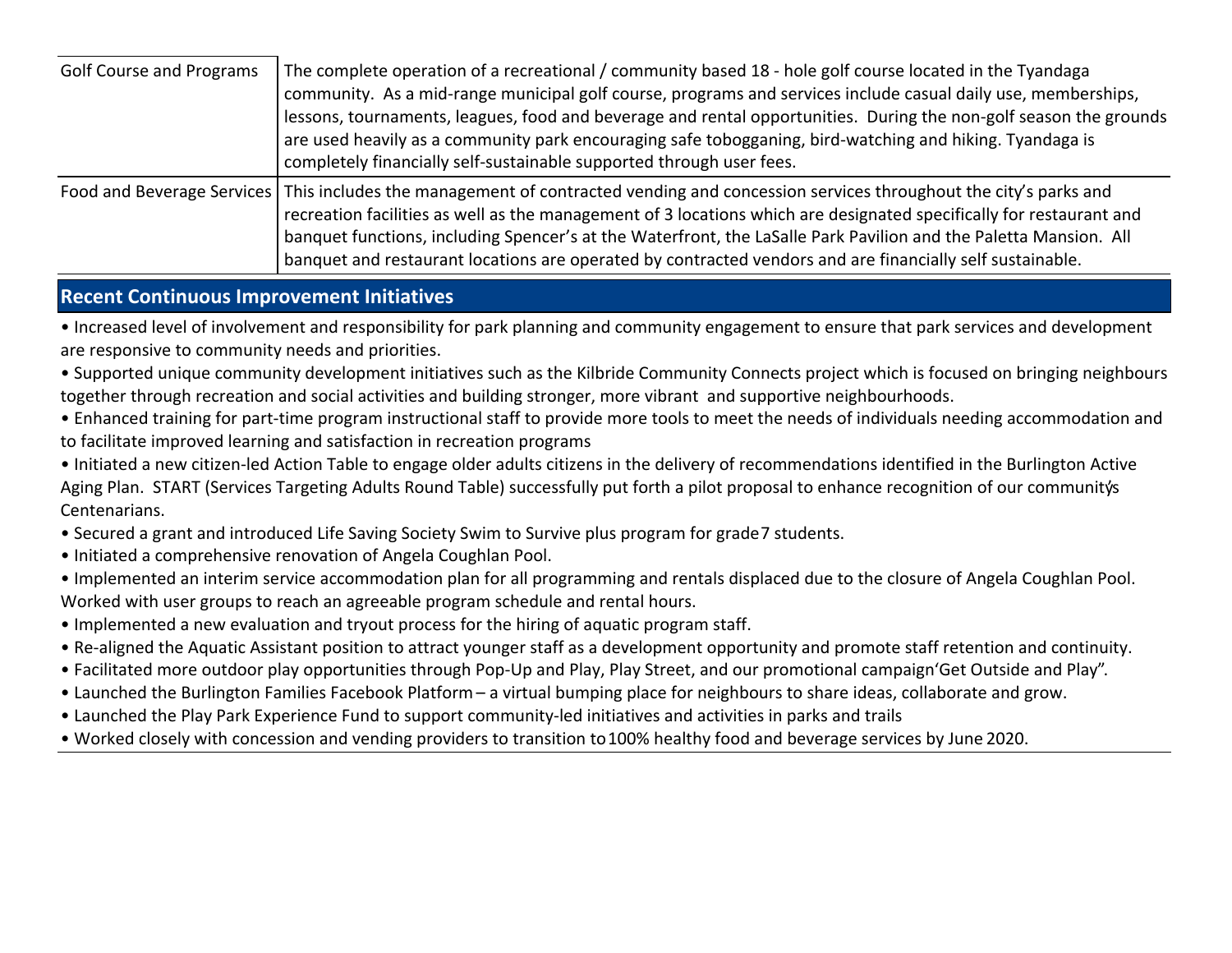## **Environmental Considerations**

Recreation Services works to reduce environmental impacts in the following ways:

- Trails provide alternative transportation and reduce emissions from cars.
- Parks and outdoor programs provide opportunities to learn and appreciate the beauty and importance of our natural environment.
- We continually adopt new energy conservation practices and green energy sources.
- We have a robust recycling program in our parks and facilities
- We use green products wherever possible that are less toxic to the environment and humans
- We follow strict procedures for the handling of toxic and dangerous chemical and materials.
- We are using less paper for marketing and promotions and have eliminated bottled water in our facilities.
- Customer services hubs are conveniently located across the city which result in shorter trips and less car traffic.
- Impacts to the environment are examined carefully as part of any park or facility development project.

## **Emerging Opportunities and Anticipated Risks**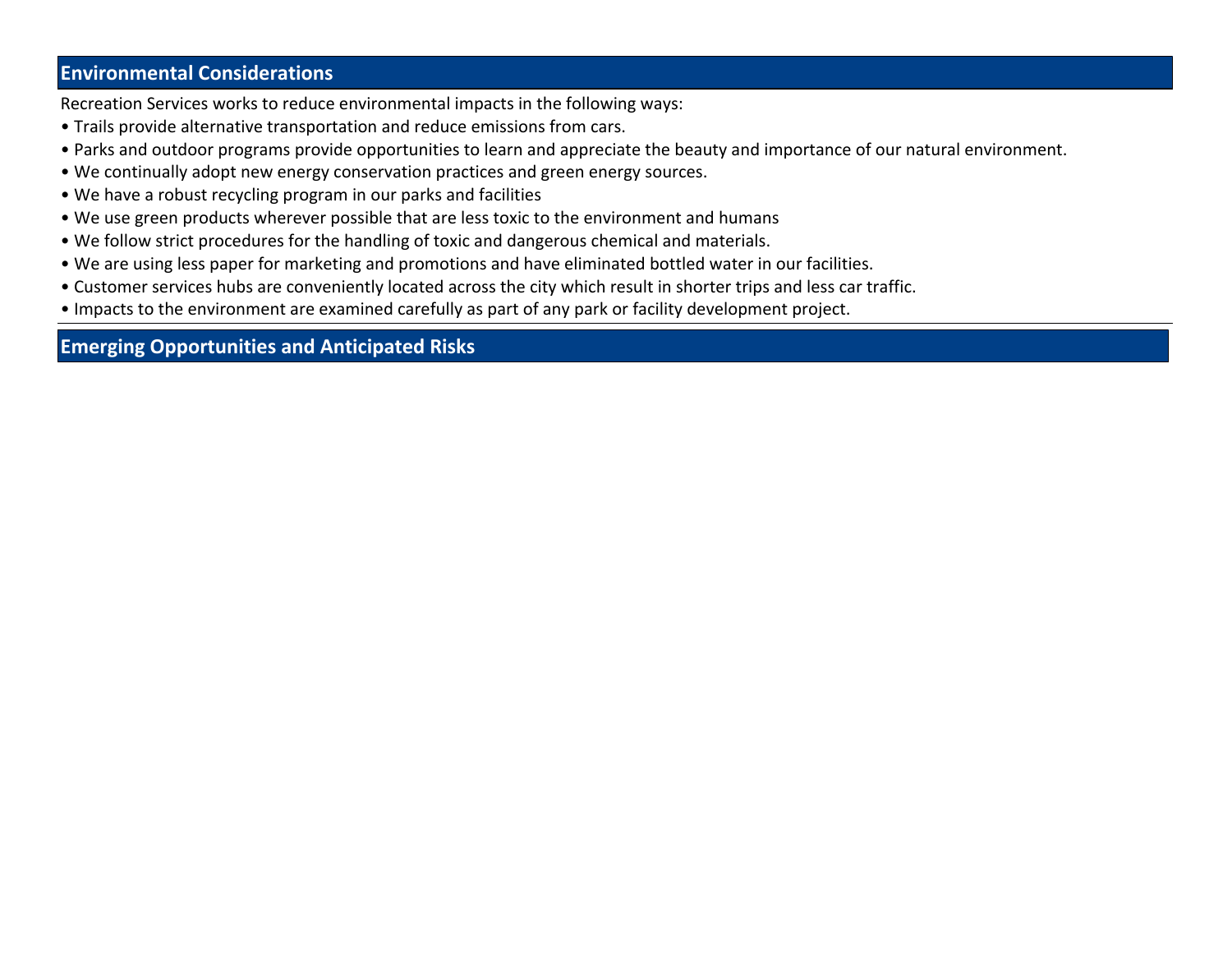| <b>Emerging Opportunities</b> | • Look at ways of optimizing various underutilized assets to meet community needs including the Rotary Youth<br>Centre, Lowville School House, Ella Foote Hall (in Kilbride) and the LaSalle Park Pavilion.                                                                                                                                                                                                                                                                                                       |  |  |  |  |  |  |
|-------------------------------|-------------------------------------------------------------------------------------------------------------------------------------------------------------------------------------------------------------------------------------------------------------------------------------------------------------------------------------------------------------------------------------------------------------------------------------------------------------------------------------------------------------------|--|--|--|--|--|--|
|                               | • Continue to assess the potential of available school assets to serve community recreational needs as opportunities<br>arise.                                                                                                                                                                                                                                                                                                                                                                                    |  |  |  |  |  |  |
|                               | . Work toward inclusive facility designs that promote respect, dignity, equality and fair access for all individuals<br>regardless of their social or cultural background. Adopt these principles on future facility renovations or new-builds.<br>• As our population becomes more culturally diverse, it will be important to reach out, encourage and support<br>newcomer families to participate in recreational programs and services that contribute to their health, wellbeing and<br>social connectivity. |  |  |  |  |  |  |
|                               | . Work towards a 100% Healthy Food and Beverage service model at facility concessions and vending machines.<br>. Work on community partnerships to support the development and delivery of isolation-reducing programming for<br>older adults.                                                                                                                                                                                                                                                                    |  |  |  |  |  |  |
|                               | . Improve accessibility to the water at Beachway Park and our outdoor pools using accessible mats and other<br>specially designed mobility devices.                                                                                                                                                                                                                                                                                                                                                               |  |  |  |  |  |  |
|                               | • Create a community task force to raise awareness of the dangers of water and how to stay safe and prevent<br>drowning.                                                                                                                                                                                                                                                                                                                                                                                          |  |  |  |  |  |  |
|                               | . Reduce barriers to learn to swim and offer free swim to survive lessons during National Drowning Prevention<br>week.                                                                                                                                                                                                                                                                                                                                                                                            |  |  |  |  |  |  |
|                               | • Explore opportunities for more family focused programming that require short term commitments or one night<br>options.                                                                                                                                                                                                                                                                                                                                                                                          |  |  |  |  |  |  |
|                               | • Enhance inclusive programming for individuals with disabilities.                                                                                                                                                                                                                                                                                                                                                                                                                                                |  |  |  |  |  |  |
|                               | . Ensure that various key city parklands that are under expiring land agreements are secured for the long term use,<br>enjoyment and benefit of Burlington residents.                                                                                                                                                                                                                                                                                                                                             |  |  |  |  |  |  |
|                               | • Continue to increase: self service options for customers (online purchases), automation of communications<br>(program changes, cancellations, available program spots), and on-site customer service counter technology to<br>streamline transactions (self scanning for recreation pass holders).                                                                                                                                                                                                              |  |  |  |  |  |  |
|                               | • Establish additional volunteer opportunities to provide on-site customer reception and information during certain<br>times and programs.                                                                                                                                                                                                                                                                                                                                                                        |  |  |  |  |  |  |
| <b>Anticipated Risks</b>      | • There is a risk that our staff needs are not keeping pace with our service growth which is putting a strain on our<br>existing staff compliment.                                                                                                                                                                                                                                                                                                                                                                |  |  |  |  |  |  |
|                               | • Attracting and retaining qualified part time staff is a concern for Recreation Services. Private recreation service<br>providers are offering more competitive wages for part time program and facility staff, making it more difficult to<br>keep qualified part time staff at the city. In addition, our customer service positions are entry level and we are<br>competing with many other employers (retail, restaurants, etc.) who offer higher starting wages and jobs with less                          |  |  |  |  |  |  |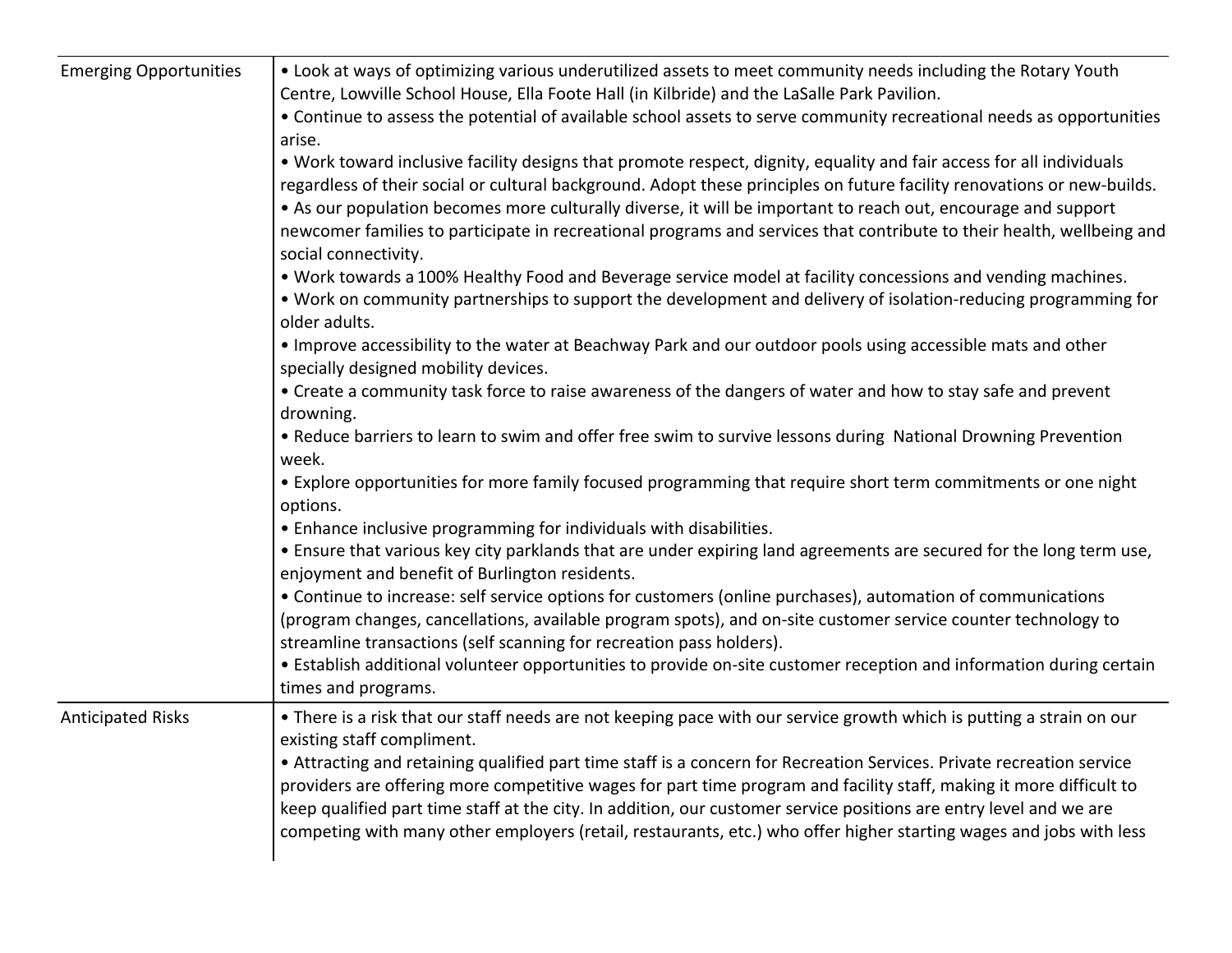training and accountability.

• It is becoming more challenging for staff to manage their workloads due to ongoing and additional training requirements, changing business processes and systems, new projects and services, and business disruptions due to capital projects. The capacity and well-being of staff must be considered carefully. These issues also affect staff retention.

• With increased interest in working with the community to deliver services comes increased risk, as community organizations may lack the experience, procedures and protocols to avert risk.

• Volunteer sustainability is a concern given the demands of life today and competing interests from other organizations that rely on volunteers. Volunteers are interested in supporting organizations that provide effective coaching, training, clear direction, support, personal fulfillment and recognition. The City will have to ensure that these aspects are considered as part of the City's volunteer strategy.

• As the population ages, we expect a trend of more seniors living alone with many likely to experience isolation. Innovative and collaborative strategies will be required to identify and engage seniors who have limited support, mobility or perhaps may feel insecure or withdrawn. Participation in recreation could lead to companionship, a sense of purpose, improved health, energy and happiness.

• Designated high school closures may potentially impact community access to recreational services and facilities. Staff will review options for maintaining service levels and community access.

• Public health and safety risks are inherent in the operation of our recreational programs and facilities. Many things can go wrong if operational procedures are not followed, mishandled or if the procedures are outdated. Recreation Services will be reviewing and adjusting our operational procedures to better address and avert potential risks to public health and safety. The review will look at industry regulations and best practices.

• Various types of recreational facilities (pools, gyms and arenas) are reaching capacity during prime-time hours and there is limited potential to accommodate more uses and programs during these high demand times.

• There is limited opportunity to participate in casual recreation activities during prime-time hours as this time is predominantly used for structured programs like swimming lessons or organized sport leagues.

• Fluctuating weather patterns are causing operational challenges for our outdoor skating rink at Spencer Smith Park and affecting interest in our Neighborhood Rink Program. Severe weather patterns are also affecting outdoor programs and services such as golf, swimming, camps, our community marina, public boat launch, trails and pedestrian bridges and access to our public beach.

• The recreation industry is expanding, and private sector involvement is growing. New private recreation and fitness centres have opened offering pools, fitness, arts programs, children's programs and more. There are also 15 golf courses within a 30-minute drive giving Burlington residents plenty of choice. The market will continue to evolve and become more competitive.

• Our goal to move towards a 100% Healthy Food and Beverage service model in city facilities may impact the financial sustainability of our contracted vending and concession operators.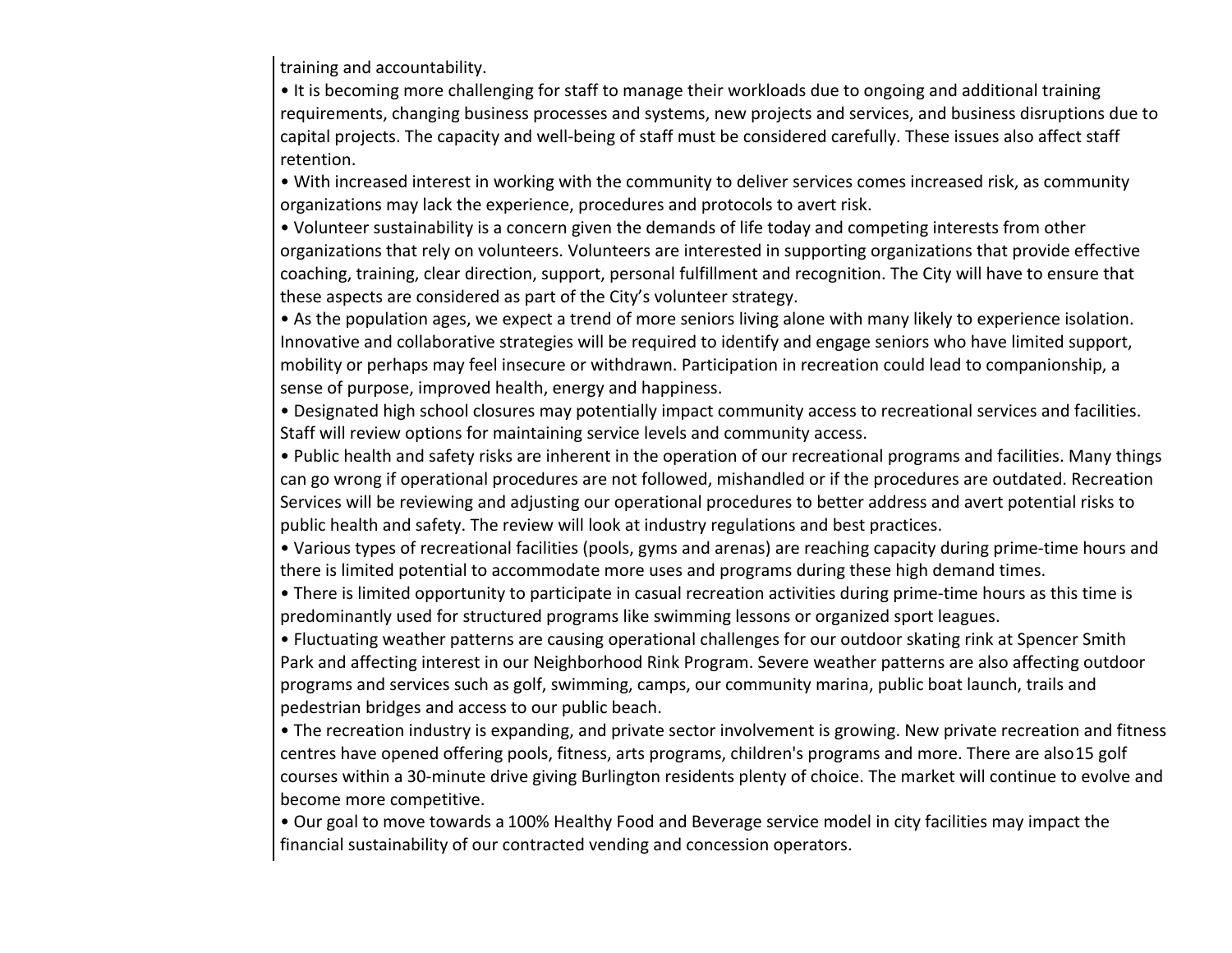|                                   | • Aging facilities present a risk to the City as unforeseen structural or mechanical failures can affect public safety and<br>disrupt services that the public relies on. Rigorous life cycle planning and preventative maintenance are key to<br>reducing these risks.<br>• The ongoing closure of recreational facilities for major renewal is necessary for the reasons mentioned above but<br>it disrupts our services and impacts the community. The Skyway Arena and Aldershot Pool renewals will impact the<br>community in the next several years.<br>• There has been a significant reduction in recent years of traditional donations from organizations to support our<br>Fee Assistance program. Access to recreation programs for residents with financial limitations may be affected in the<br>future. |
|-----------------------------------|-----------------------------------------------------------------------------------------------------------------------------------------------------------------------------------------------------------------------------------------------------------------------------------------------------------------------------------------------------------------------------------------------------------------------------------------------------------------------------------------------------------------------------------------------------------------------------------------------------------------------------------------------------------------------------------------------------------------------------------------------------------------------------------------------------------------------|
| Enterprise Risk<br>Considerations | Labour Market and Workforce - Attraction, Retention, Recruitment, Skills, Training, Competencies<br>Climate Change - Increasing Number of Severe Weather Events<br>Capacity and Volume of Work - CM and BLT Work Plans, Projects, Process Changes, Technology Changes                                                                                                                                                                                                                                                                                                                                                                                                                                                                                                                                                 |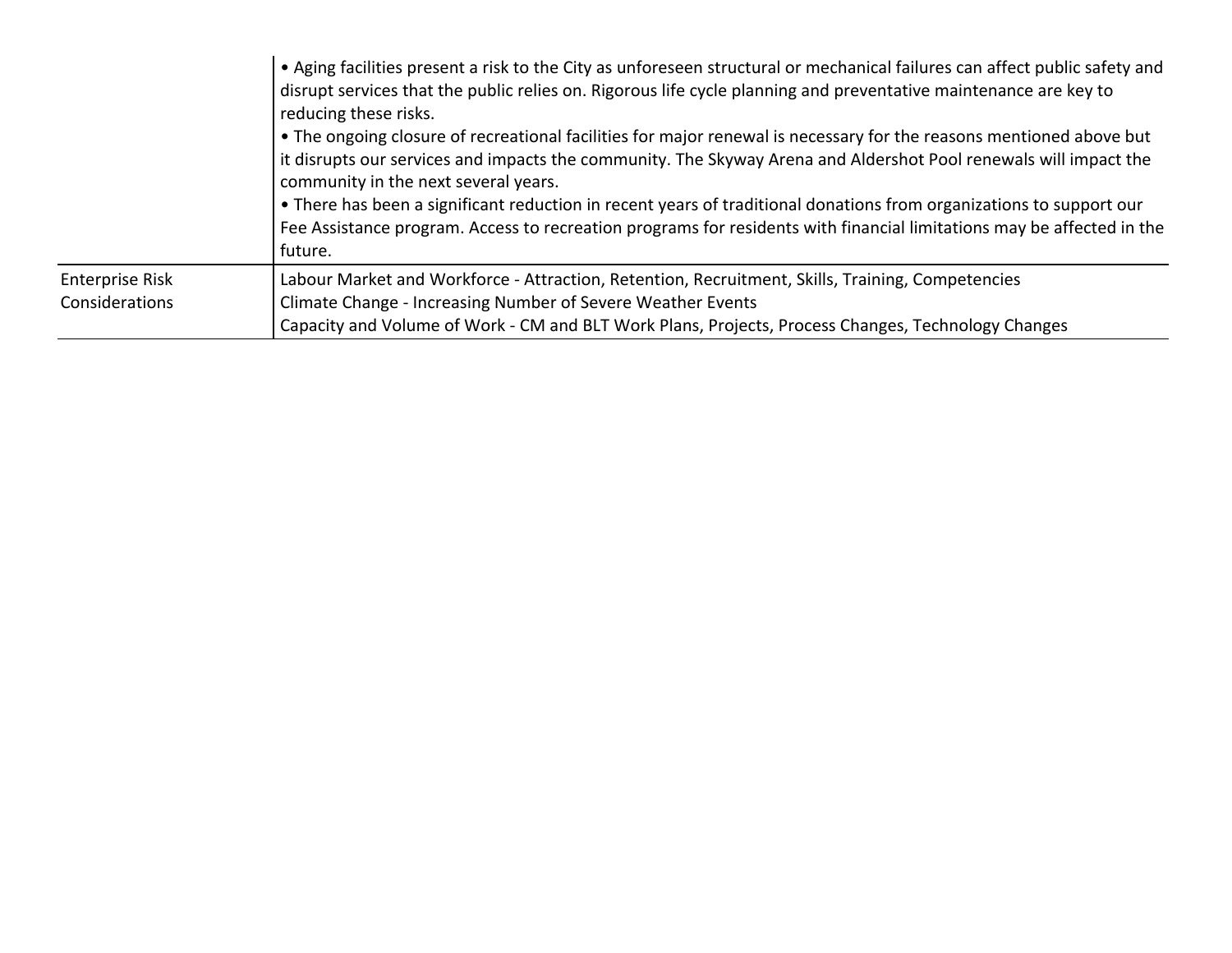| <b>Service Initiatives</b>                                                                                                                                                                                                                                                                                                                                                                                                                                                                                                                                                                                                                                                                                 | <b>Target Completion</b> |
|------------------------------------------------------------------------------------------------------------------------------------------------------------------------------------------------------------------------------------------------------------------------------------------------------------------------------------------------------------------------------------------------------------------------------------------------------------------------------------------------------------------------------------------------------------------------------------------------------------------------------------------------------------------------------------------------------------|--------------------------|
| Implement a new Recreation Service Framework that re-focuses the City's service delivery objectives and helps to<br>prioritize City funding and resource allocation. Policies and procedures to support the new Recreation Service<br>Framework will be rolled out over the next year.                                                                                                                                                                                                                                                                                                                                                                                                                     | Sep 2020                 |
| Re-focus and enhance Aquatic Services through the following key initiatives:<br>a. Conduct a city-wide aquatic program review to ensure the needs of the community are being met.<br>b. Re-focus and re-prioritize aquatic programming and service delivery to focus primarily on general interest<br>opportunities that are open and available to the whole community, while finding ways to streamline special interest<br>uses.<br>c. Undertake various key capital projects including the renewal and upgrade of Angela Coughlan Pool (underway),<br>Aldershot Pool (2020), and Mountainside Outdoor Pool (2021).                                                                                      | Dec 2021                 |
| Enhance Adult Programming and Services through the following key initiatives:<br>a. Investigate new adult programming hubs potentially at Mountainside Recreation Centre and the future Skyway<br>Arena/Recreation Centre.<br>b. Explore potential community partnerships to develop wellness programming for older adults including those<br>facing isolation and other participation barriers.<br>c. Continue to engage citizens in START (Services Targeting Adults Round Tables). These are citizen led action groups<br>created to work on specific initiatives identified in the Burlington Active Aging Plan.                                                                                       | Dec 2021                 |
| Review the current Joint Venture Model and determine if the City should change its level of support to Joint Venture<br>Organizations.                                                                                                                                                                                                                                                                                                                                                                                                                                                                                                                                                                     | Sep 2020                 |
| Undertake a business review of the Tyandaga Golf Course focused on optimizing the use of this asset and developing<br>a sustainable financial plan.                                                                                                                                                                                                                                                                                                                                                                                                                                                                                                                                                        | Mar 2020                 |
| Enhance outdoor recreational experiences through the following key initiatives:<br>a. Collaborate with other sections to develop a Parks Master Plan.<br>b. Review criteria for developing new Leash Free Dog Parks with a focus on expanding this service for the<br>community.<br>c. Undertake community engagement through the Love My Playground initiative to get community feedback on<br>playgrounds being replaced over the next 2 years.<br>d. Continue to respond to new trends and interests in outdoor play and recreation through ongoing park<br>development projects. New dedicated pickleball courts will open at Tansley Woods Park in 2020.<br>e. Develop a strategy for park washrooms. | Dec 2021                 |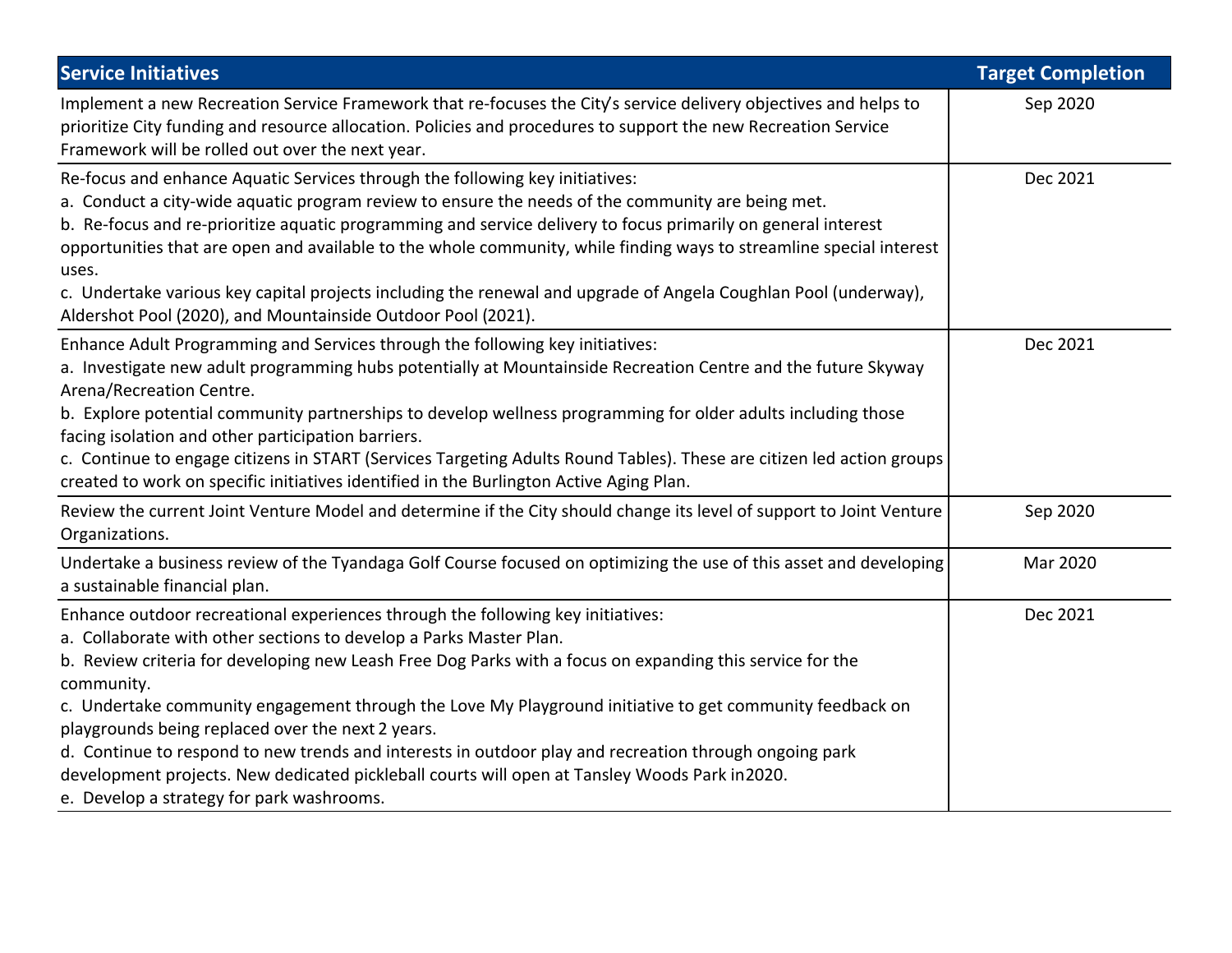# **MEASURING SUCCESS**

#### **How much did we do?**

| <b>Performance</b>                                                                                                   | 2015    | 2016    | 2017    | 2018    | 2019     | 2020            | 2021            | 2022            |
|----------------------------------------------------------------------------------------------------------------------|---------|---------|---------|---------|----------|-----------------|-----------------|-----------------|
| <b>Measurement</b>                                                                                                   | Actual  | Actual  | Actual  | Actual  | Forecast | <b>Forecast</b> | <b>Forecast</b> | <b>Forecast</b> |
| Total number of                                                                                                      | 654,553 | 703,093 | 710,433 | 711,644 | 777,311  | 789,331         | 797,434         | 805,614         |
| participant visits to City                                                                                           |         |         |         |         |          |                 |                 |                 |
| recreation programs.                                                                                                 |         |         |         |         |          |                 |                 |                 |
| Total number of recreation<br>service partners (program<br>providers, facility<br>providers, financial<br>sponsors). |         | 170     | 177     | 228     | 239      | 244             | 249             | 254             |
| Total number recreation<br>programs provided by the<br>City.                                                         |         | 360     | 362     | 366     | 465      | 470             | 474             | 479             |
| Total hours of recreation<br>facility usage.                                                                         | 88,448  | 96,042  | 99,499  | 101,049 | 76,613   | 77,446          | 78,289          | 79,142          |

#### **How well did we do it?**

| Performance<br><b>Measurement</b> | <b>Recreation Facilities Utilization</b>                                                                                                                                                                                                                                                                                                                                                                                                                                                                                                                                                                                                                                                                                                                                                                                                                                                                                                                                                                                                                                                                                                                                                                                                                                                                          |
|-----------------------------------|-------------------------------------------------------------------------------------------------------------------------------------------------------------------------------------------------------------------------------------------------------------------------------------------------------------------------------------------------------------------------------------------------------------------------------------------------------------------------------------------------------------------------------------------------------------------------------------------------------------------------------------------------------------------------------------------------------------------------------------------------------------------------------------------------------------------------------------------------------------------------------------------------------------------------------------------------------------------------------------------------------------------------------------------------------------------------------------------------------------------------------------------------------------------------------------------------------------------------------------------------------------------------------------------------------------------|
| Story behind the data             | This measure shows the utilization rate of city recreation facilities during core operating hours.<br>These are times when the public is available and interested in using recreation facilities and<br>programs. Some assumptions have been made that factor unusable times such as holidays,<br>maintenance times, and shoulder seasons (the time between the end of one program season and<br>the start of another). The graph below shows a dip in golf course utilization in 2019 primarly due<br>to a high number of rain days during the Spring. Pending more favourable weather conditions<br>next year, utilization should rebound. The pool utilization rate shows an increase in 2019 becasue<br>Angela Coughlan Pool closed for renovation and usage from this pool was redirected into<br>available capacity in our other pools. We expect our pool utilization rate to continue to be high<br>with the closing of Aldershot Pool for renovations in 2020. Community centre usage continues to<br>grow as we better fill daytime hours with more adult and seniors programs. *In 2018 the City<br>implemented a new facility booking system. Staff are currently investigating the integrity of the<br>data and reporting of the new software as compared to the previous facility booking software. |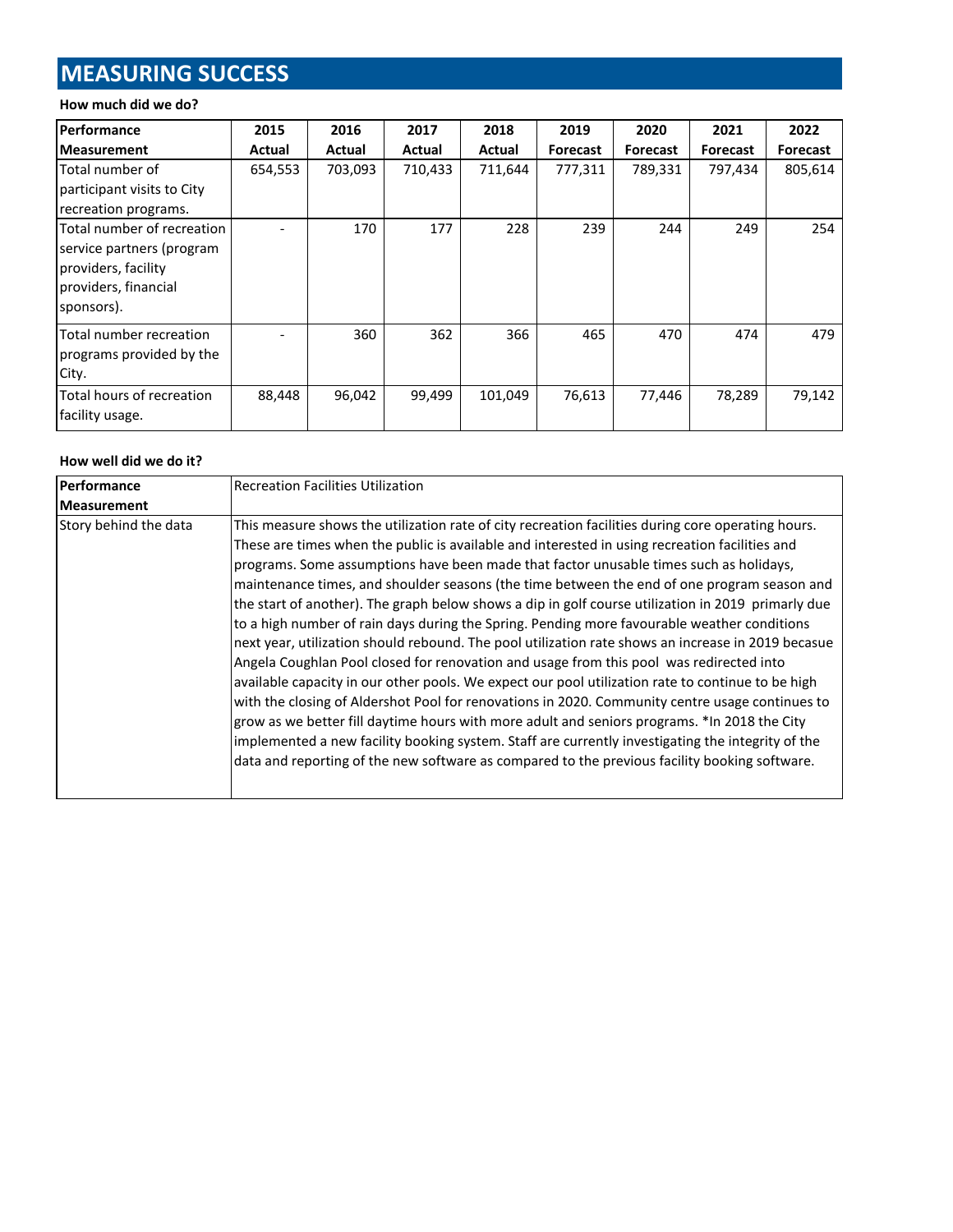